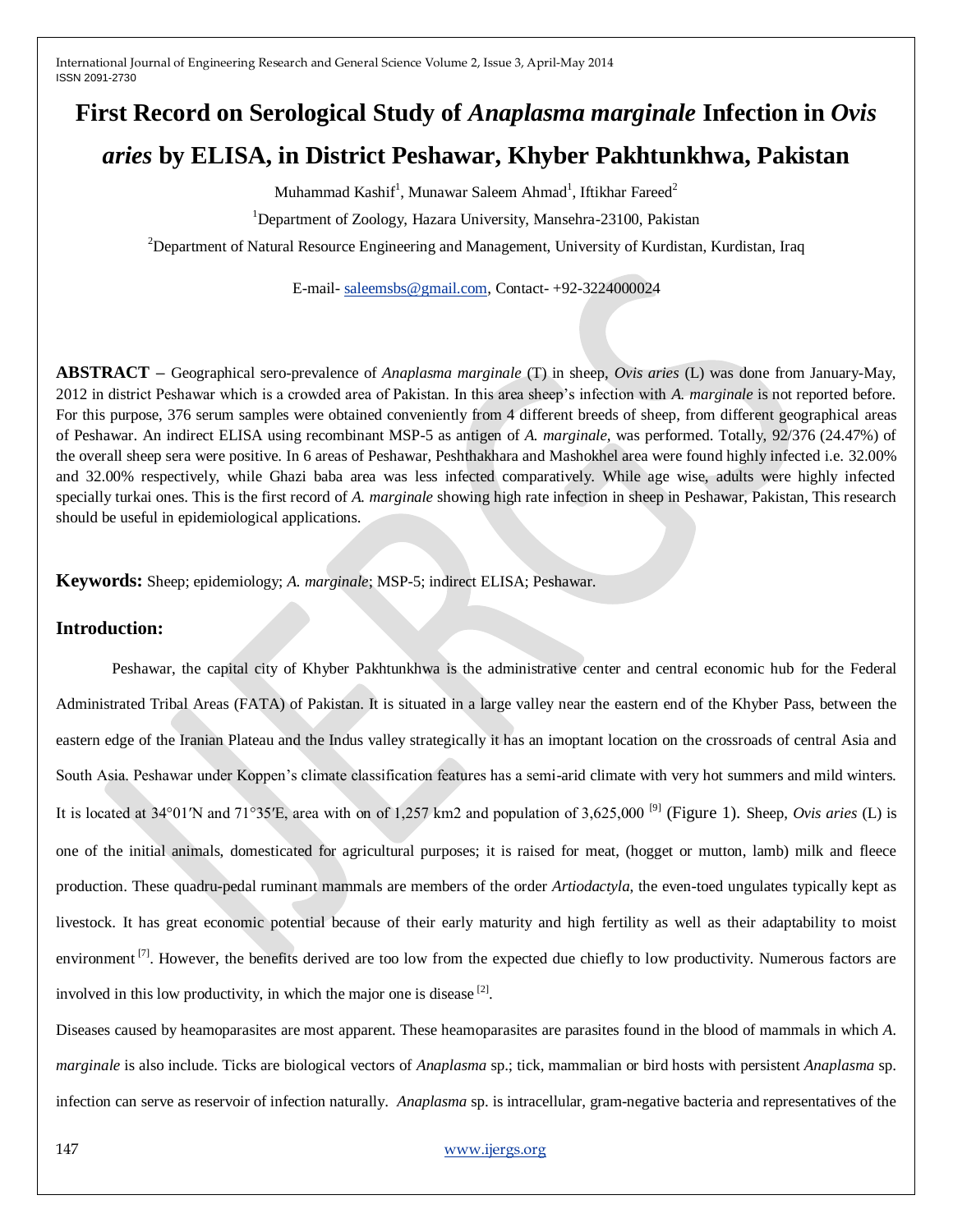order *Rickettsiales* classified into *Rickettsiaceae* and *Anaplasmataceae* families [5]. The tick vector distribution is the factor influencing the transmission of tick-borne diseases [3]. However, for *A. marginale*, mechanical transmission through contaminated hypodermic needles and biting flies plays an important role [9].

Erythrocytes are phagocyted by reticulo-endothelial cells during infection. Animals may die older than 2 years due to the infection  $[7]$ . Nevertheless, concerning ovine anaplasmosis, little information is available, in despite of the expressive number of sheep, goat and expansion of small ruminant herds in this country. Diagnosis of anaplasmosis in small ruminants mainly based in the identification of the rickettsia in stained blood smears. However, below 0.1% rickettsemias in chronic carriers are not detected by this method <sup>[9]</sup>. Serological assays, based on Major Surface Protein 5 (MSP-5) of *A. marginale* have been successfully used, for the detection of antibodies against *Anaplasma* sp. [11]. In this study, we observed for the first time sero-prevalence of *Anaplasma* sp., in different breeds of sheep using an indirect ELISA based on MSP5 recombinant of *A. marginale,* in Peshawar, Pakistan. This research should be particularly useful for epidemiological applications such as prevalence studies, awareness, education, research and control programs in this region.

#### **Materials and Methods:**

**Samples collection:** Conveniently, 376 blood sampling was collected from the overall sheep population of different areas of Peshawar from January to May 2012. About 5 ml blood samples were collected from the jugular vein of each sheep with a sterile hypodermic syringe into an evacuated tube containing gel and clot activator. Some information like breed, age, and sex were noted. The blood sample was then centrifuge for 5 minutes at 12000 rpm to separate serum and stored at −35<sup>°</sup>C until further use <sup>[6]</sup>. The SVANOVIR<sup>®</sup> A. *marginale*-Ab ELISA kit (Svanova Biotech AB, Uppsala, Sweden) was used for the diagnosis of specific antibodies against *A. marginale* in bovine serum samples. The kit procedure was based on the Indirect Enzyme Linked Immunosorbent Assay (Indirect ELISA). The whole procedure was done according to the protocol given with the kit.

#### **Protocol for Indirect Enzyme Linked Immunosorbent Assay (iELISA):**

All reagents were equilibrated to room temperature 18 to 25 °C before use. Pre-dilution of control and samples 1/40 in PBS-tween buffer (e.g., 10 µl sample in 390 µl of PBS-tween buffer). Hundred micro liter of pre-diluted serum sample was added to selected wells. The plate was then seal and incubate at 37 °C for 30 minutes. The plate was rinse 4 times with PBS-tween buffer. Hundred micro liter of conjugate dilution was added to each well and then sealed the plate and incubate on 37 °C for 30 minutes. Again, the plate was rinse 4 times with PBS-tween buffer. Hundred micro liter substrate solution was added to each well and then incubated for 30 minute at room temperature (18 to 25 °C). Hundred micro liter of stop solution was added to each well and mixed thoroughly. The optical density (OD) of the controls and sample was measured at 405 nm in a micro-plate photometer (BIOTEK Instruments Inc., Winooski, Vermont, U.S.A.). Mean OD values were calculated for each of the control and samples.

148 [www.ijergs.org](http://www.ijergs.org/)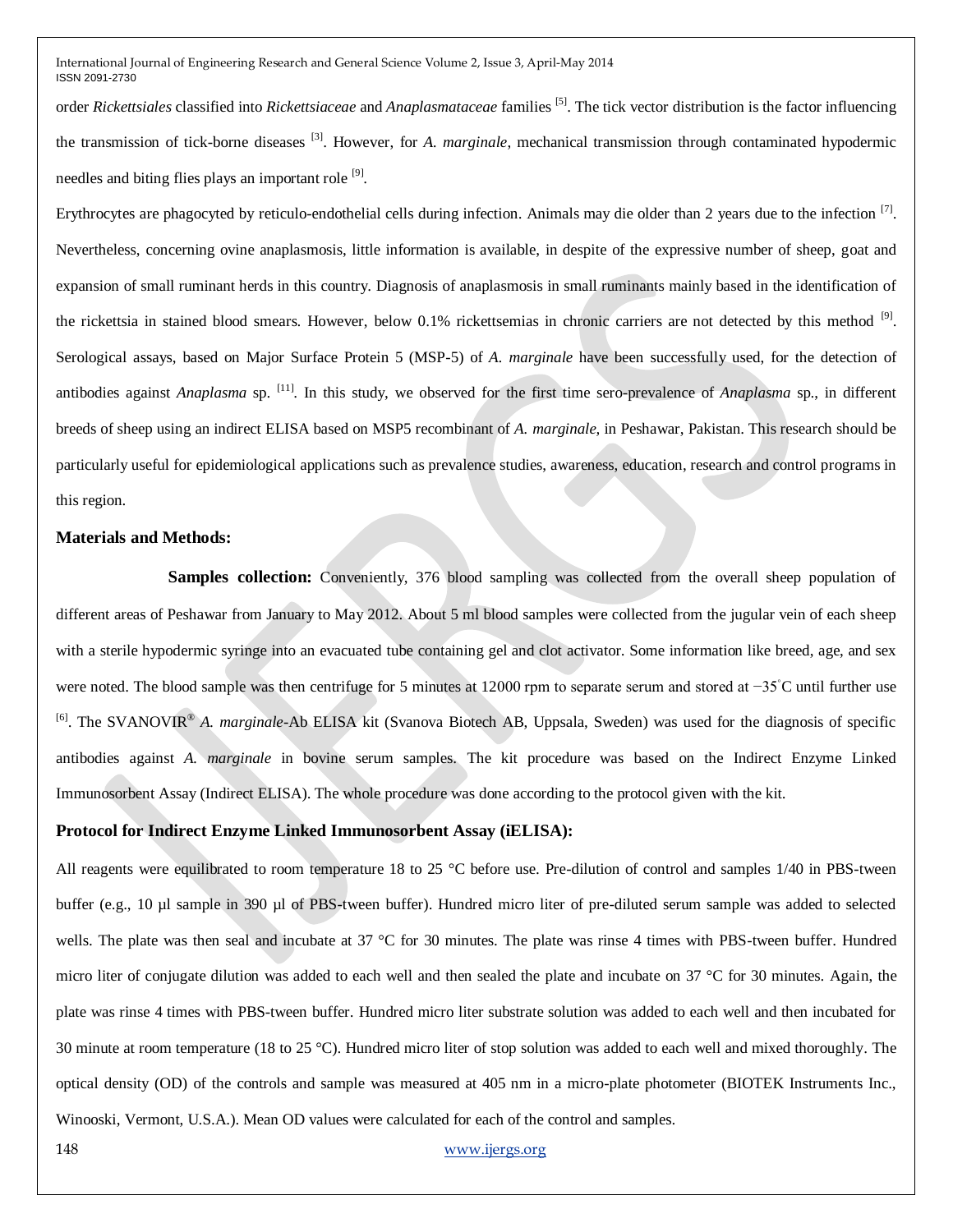#### **Data analysis:**

The following formula was used for the percent positivity (PP):

PP= [(Sample OD ×100)**/**Mean positive control OD]

#### **Interpretation of the results:**

The calculated percent positivity (PP) if less than 25%, the sample was consider as negative and if PP was equal or more than 25%, then the sample was consider as positive.

#### **Results:**

There were overall 92 (24.47%) positive samples for *A. marginale* of *O. aries*. In Ghazi Baba 19 (19.00%) positive cases were detected in which 6 (13.33%) were Balkhai, 4 (16.00%) Watanai, 1 (16.67%) Punjabai and 8 (30.77%) Turkai. In Warsak road 17 (22.66%) positive cases were detected in which 3 (12.00%) were Balkhai, 7 (31.82%) Watanai, 3 (18.75%) Punjabai and 4 (33.33%) Turkai. In Badabher 19 (25.33%) positive cases were detected in which 5 (20.83%) were Balkhai, 6 (50.00%) Watanai, 4 (16.67%) Punjabai and 4 (26.67%) Turkai. In Peshtakhara 16 (32.00%) positive cases were detected in which 4 (40.00%) were Balkhai, 1 (8.33%) Watanai, 3 (23.10%) Punjabai and 8 (53.33%) Turkai. In Mashokhel 16 (32.00%) positive cases were detected in which 4 (33.33%) were Balkhai, 4 (25.00%) Watanai, 3 (33.33%) Punjabai and 5 (38.46%) Turkai. In Barha 8 (32.00%) positive cases were detected in which 2 (28.57%) were Balkhai, 3 (27.027%) Watanai, 3 (37.5%) Punjabai and 0 (0.00%) Turkai (Table 1). The infection was high in Peshtakhara, Mashokhel and Barha, while lower in Ghazi baba as compare to other areas. In total 17 (18.28%) positive Balkhai males, 9 (16.07%) were adult and 8 (21.62%) were young, in 21 (29.57%) positive Watanai males, 16 (40.00%) were adult and 5 (16.13%) were young, in total 12 (20.68%) positive Punjabai males, 7 (22.58%) were adult and 5 (18.52%) were young and in total 22 (33.85%) positive Turkai males, 6 (14.28%) were adult and 14 (60.87%) were young (Table 2). In total 6 (19.35%) positive Balkhai females 5 (41.67%) were adults and 1 (5.26%) was young, in 5 (19.23%) positive Watanai females 2 (14.28%) were adults and 3 (25.00%) were young, in 4 (22.22%) positive Punjabai females 1 (12.50%) was adults and 3 (30.00%) were young and in 7 (50.00%) positive Turkai females 4 (50.00%) were adults and 3 (50.00%) were young (Table 3).

#### **Discussion:**

149 [www.ijergs.org](http://www.ijergs.org/) The research on sheep anaplasmosis (*A. marginale*) is rare and little literature is available. The frequency of sero-positivity of sheep anaplasmosis in this research were (24.47%) which is very low as compared to the prevalence of sero-positive sheep found by Hornok et al.  $\frac{16}{1}$  (99.4%) in Hungry and high as compared to the prevalence of sero-positive sheep found by Cabral et al.  $\frac{14}{1}$  (8.92%). Seroprevalence were found by Ramos et al. <sup>[10]</sup> (16.17%) in Ibimirim county, semi-arid region of Pernambuco State, Brazil using monoclonal antibody ANAF16C1 and De La Fuente et al.  $^{[5]}$  (75.0%), in sicily, Italy, using competitive ELISA, based on recombinant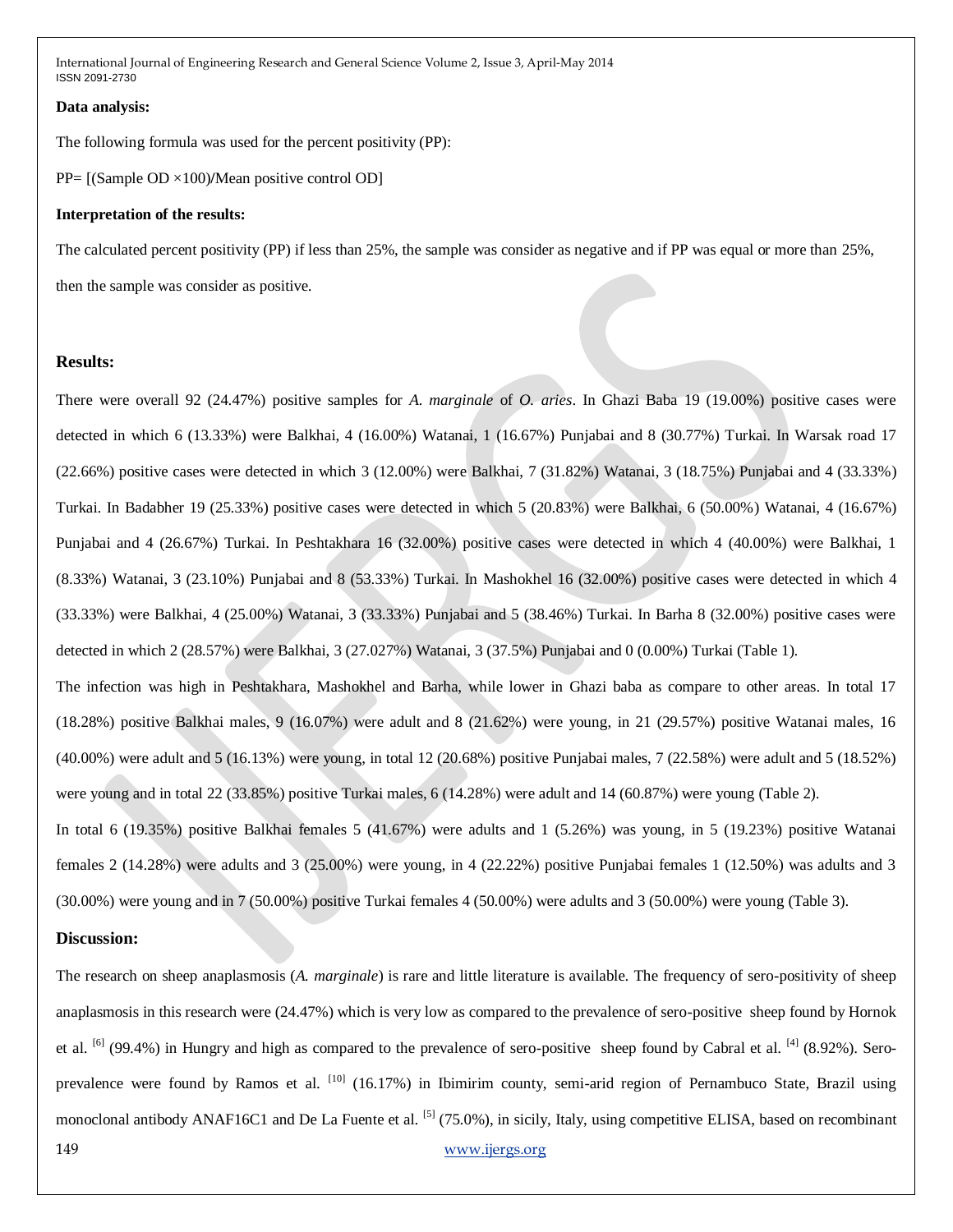MSP-5 of *A. marginale*. The low sero-prevalence rate in this research work can be the cause of low tick vector population in Peshawar area. However, some ticks were also observed in sheep during blood samples collection. This result represents the first description of antibodies for Anaplasma sp. in sheep from Peshawar, Pakistan. Further studies are require to know the epidemiology of Anaplasma sp. infection in sheep, in Pakistan, particularly to define which species is involved, possible impacts and vectors in animal production and in public health.



**Figure 1.** Map of Distract Peshawar, Pakistan (Google, 2012)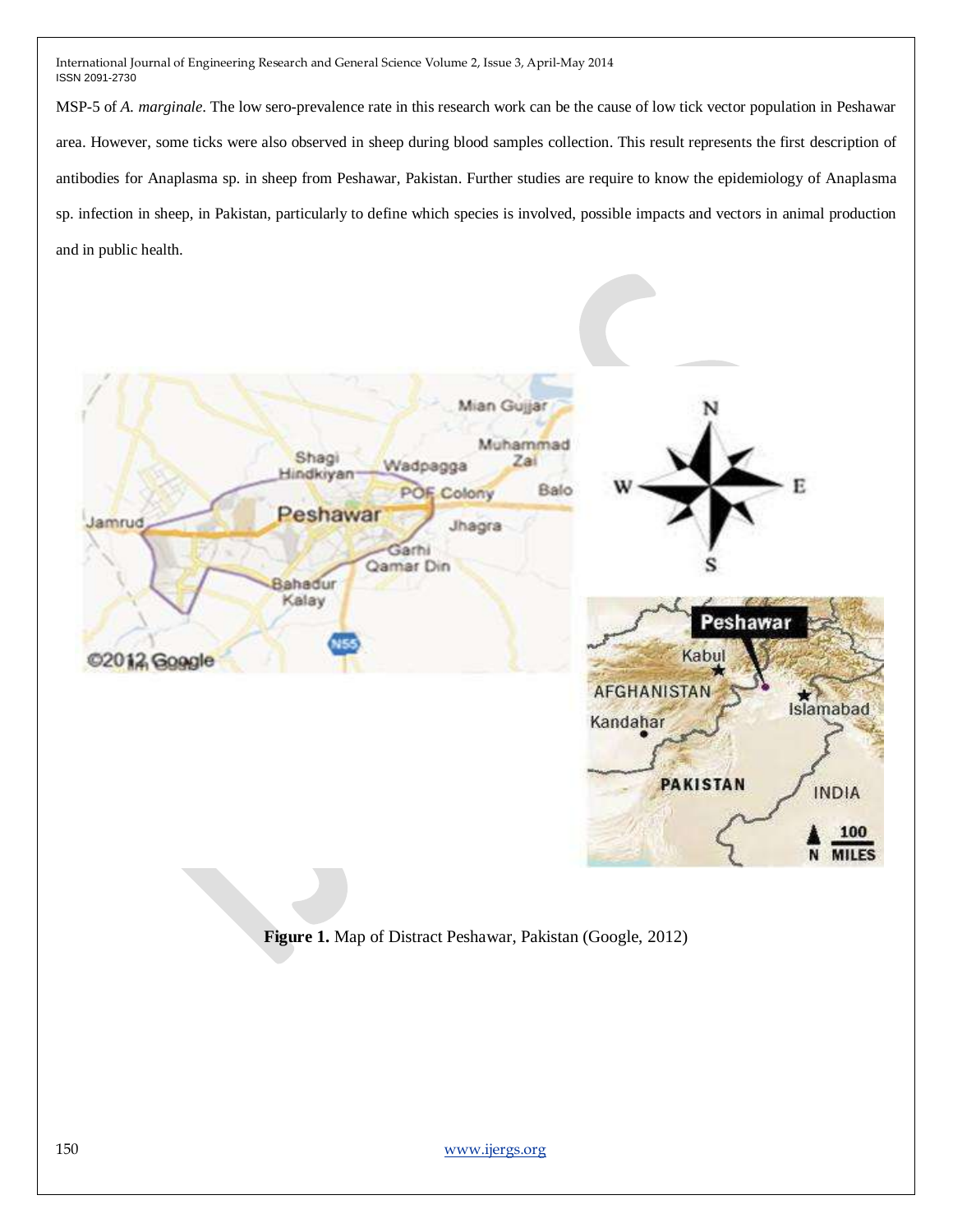**Table 1. Area wise collected and positive blood samples for** *A. marginale* **by indirect Enzyme Linked Immunosorbent Assay (iELISA) in sheep during January -May, 2012 in Peshawar, Pakistan.**

|                         |                                 |                        |                        |                | <b>Balkhai</b>            |       | Watanai                   |       | Punjabai                  |                | <b>Turkai</b>              |  |
|-------------------------|---------------------------------|------------------------|------------------------|----------------|---------------------------|-------|---------------------------|-------|---------------------------|----------------|----------------------------|--|
| S No.<br>Area           |                                 | <b>Total</b><br>sample | <b>Positive</b><br>(%) | $\mathbf{n}^1$ | ${\bf P}$<br>$(\%)$       | $n^2$ | (%)<br>${\bf P}$          | $n^3$ | ${\bf P}$<br>$(\%)$       | n <sup>4</sup> | ${\bf P}$<br>$(\%)$        |  |
| 1                       | Ghazi Baba,<br><b>Ring road</b> | 100                    | 19 (19.00)             | 45             | 6<br>(13.33)              | 25    | $\overline{4}$<br>(16.00) | 6     | $\mathbf{1}$<br>(16.67)   | 26             | $\,8\,$<br>(30.77)         |  |
| $\boldsymbol{2}$        | <b>Warsak Road</b>              | 75                     | 17(22.66)              | 25             | 3<br>(12.00)              | 22    | $\overline{7}$<br>(31.82) | 16    | 3<br>(18.75)              | 12             | 4(33.33)                   |  |
| $\overline{\mathbf{3}}$ | <b>Badabher</b>                 | 75                     | 19 (25.33)             | 24             | 5 <sup>2</sup><br>(20.83) | 12    | $6\,$<br>(50.00)          | 24    | $\overline{4}$<br>(16.67) | 15             | $\overline{4}$<br>(26.67)  |  |
| $\overline{\mathbf{4}}$ | Peshtakhara                     | 50                     | 16 (32.00)             | 10             | $\overline{4}$<br>(40.00) | 12    | (8.33)                    | 13    | 3<br>(23.10)              | 15             | 8<br>(53.33)               |  |
| 5                       | <b>Mashokhel</b>                | 50                     | 16 (32.00)             | 12             | $\overline{4}$<br>(33.33) | 16    | $\overline{4}$<br>(25.00) | 9     | 3<br>(33.33)              | 13             | 5<br>(38.46)               |  |
| 6                       | <b>Barha</b>                    | 26                     | $\sqrt{8}$<br>(32.00)  | 7              | $\sqrt{2}$<br>(28.57)     | 11    | 3<br>(27.27)              | 8     | 3<br>(37.5)               | $\mathbf{0}$   | $\boldsymbol{0}$<br>(0.00) |  |

**n 1 , n<sup>2</sup> , n<sup>3</sup>and n<sup>4</sup> : Shows the total number of collected samples of Balkhai, Watanai, Punjabai and Turkai breed respectively.**

**P: Indicate the positive samples for** *A. marginale***.**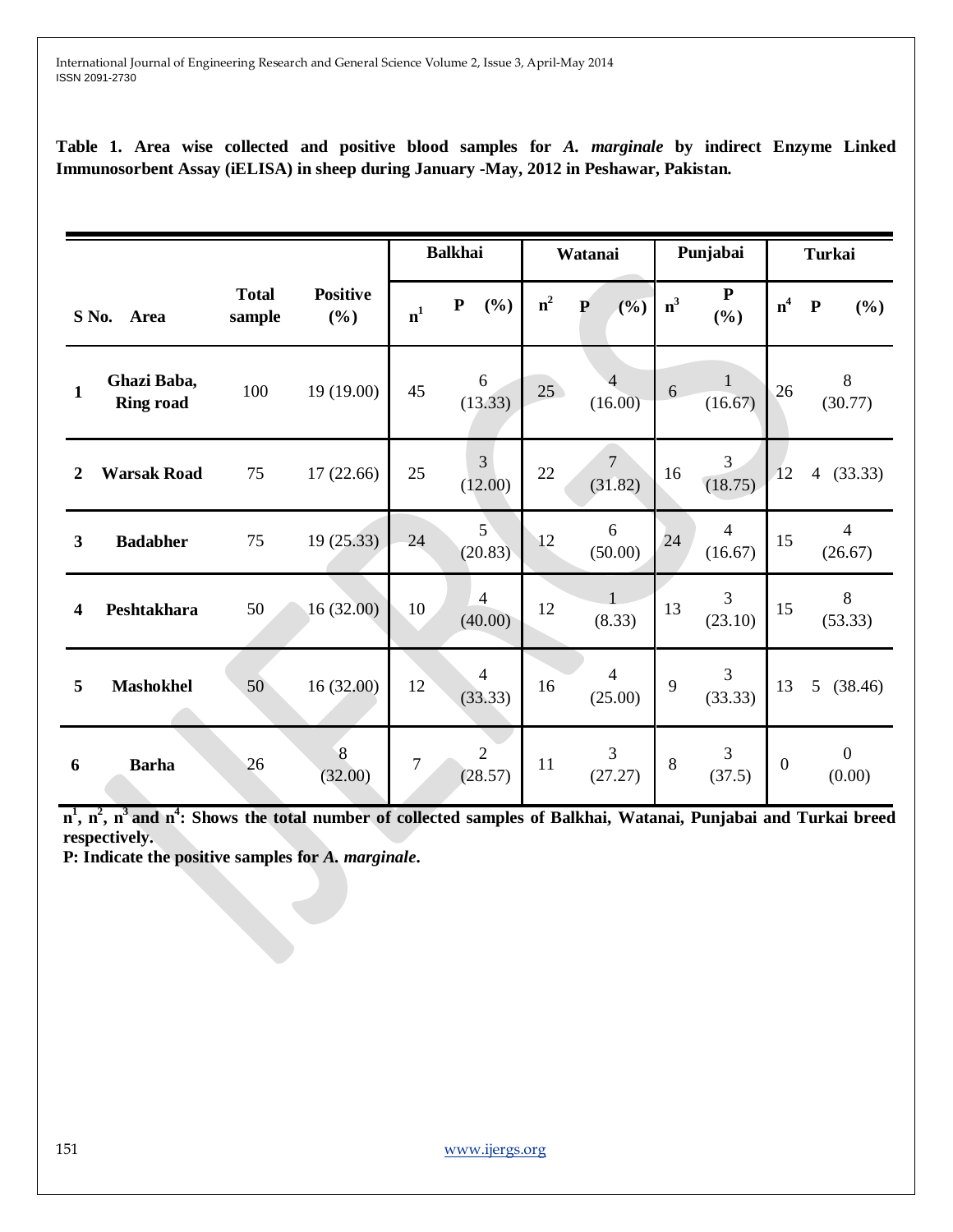**Table 2. Male age wise collected and positive blood samples for** *A. marginale* **by indirect Enzyme Linked Immunosorbent Assay (iELISA) in sheep during January -May, 2012 in Peshawar, Pakistan.**

| S                       |                |                         |                        |                                  | <b>Male</b>            |                                      |                         |                   |  |  |
|-------------------------|----------------|-------------------------|------------------------|----------------------------------|------------------------|--------------------------------------|-------------------------|-------------------|--|--|
| No.                     | <b>Breeds</b>  | <b>Total</b><br>samples | <b>Male</b><br>samples | <b>Male</b><br>$+{\bf v}$<br>(%) | <b>Total</b><br>*adult | <b>Adult</b><br>$+{\bf v}$<br>$(\%)$ | <b>Total</b><br>**young | Young $+v$<br>(%) |  |  |
|                         | <b>Balkhai</b> | 124                     | 93                     | 17(18.28)                        | 56                     | 9(16.07)                             | 37                      | 8(21.62)          |  |  |
| $\overline{2}$          | Watanai        | 97                      | 71                     | 21(29.57)                        | 40                     | 16(40.00)                            | 31                      | 5(16.13)          |  |  |
| $\mathbf{3}$            | Punjabai       | 76                      | 58                     | 12(20.68)                        | 31                     | 7(22.58)                             | 27                      | 5(18.52)          |  |  |
| $\overline{\mathbf{4}}$ | Turkai         | 81                      | 65                     | 22(33.85)                        | 42                     | 6(14.28)                             | 23                      | 14(60.87)         |  |  |

 **\***More than one year

 **\*\***Less than one year

**Table 3. Female age wise collected and positive blood samples for** *A. marginale* **by indirect Enzyme Linked Immunosorbent Assay (iELISA) in sheep during January -May, 2012 in Peshawar, Pakistan.**

|                         | <b>Breeds</b>  | <b>Total</b><br>samples | <b>Female</b><br>samples | <b>Females</b><br>$+{\bf v}({\%})$ | <b>Female</b>          |                   |                         |                   |  |
|-------------------------|----------------|-------------------------|--------------------------|------------------------------------|------------------------|-------------------|-------------------------|-------------------|--|
| S No.                   |                |                         |                          |                                    | <b>Total</b><br>*adult | Adult $+v$<br>(%) | <b>Total</b><br>**young | Young $+v$<br>(%) |  |
|                         | <b>Balkhai</b> | 124                     | 31                       | 6(19.35)                           | 12                     | 5(41.67)          | 19                      | 1(5.26)           |  |
| $\overline{2}$          | Watanai        | 97                      | 26                       | 5(19.23)                           | 14                     | 2(14.28)          | 12                      | 3(25.00)          |  |
| $\overline{\mathbf{3}}$ | Punjabai       | 76                      | 18                       | 4(22.22)                           | 8                      | 1(12.50)          | 10                      | 3(30.00)          |  |
| $\overline{\mathbf{4}}$ | <b>Turkai</b>  | 81                      | 14                       | 7(50.00)                           | 8                      | 4(50.00)          | 6                       | 3(50.00)          |  |

 **\***More than one year

 **\*\***Less than one year

# **Acknowledgments:**

We are grateful to Dr. Ghufran Ullah, Dr. Ikhwan Khan and Dr. Ijaz Khan, Senior Researchers, Veterinary Research Institute (VRI), Peshawar for their full support and cooperation at every step in current research work. The experiments comply with the current laws of the country in which they were performed.